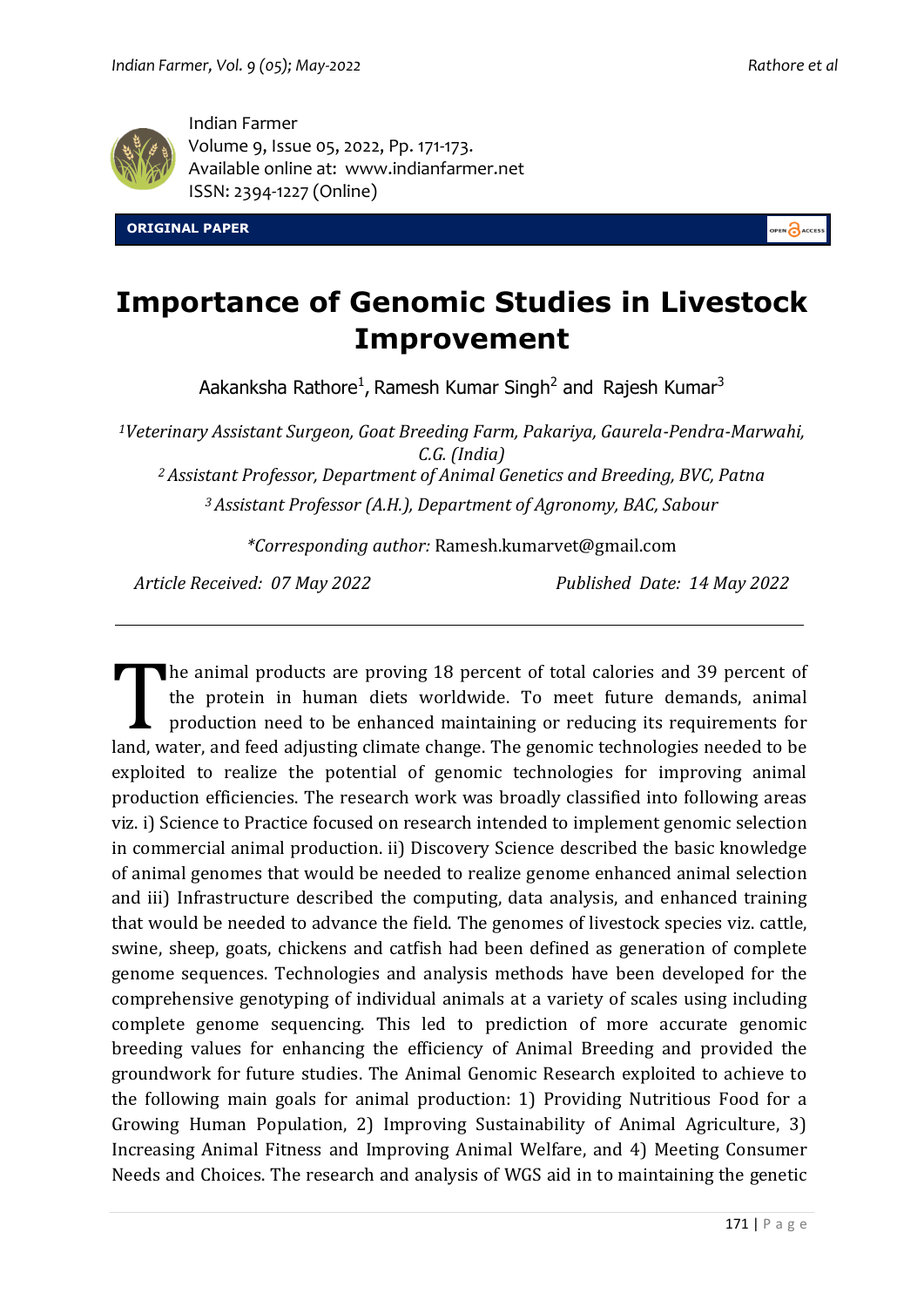diversity at ecosystems level, between and within species level and between breeds and within breeds level. The optimum maintenance of genetic diversity is essentially required to balance ecosystems and to avoid catastrophic situations. The understanding of genetics based on WGS leads to developments of various prophylactic measures including effective vaccine development. It is clearly evident and realized during COVID 2019 Pandemic. WGS have still very application in following areas.

- A) [Personalized medicine:](https://en.wikipedia.org/wiki/Personalized_medicine) Whole genome sequence data may be an important tool to guide therapeutic intervention. and hence may lay the foundation for predicting disease susceptibility and drug response.
- B) The sequence of Genome may be used identify genes and further allow SNP detection. This SNP is also used to pinpoint functional variants from [association](https://en.wikipedia.org/wiki/Association_studies)  [studies](https://en.wikipedia.org/wiki/Association_studies)
- C) [Evolutionary biology:](https://en.wikipedia.org/wiki/Evolutionary_biology) WGS improve the knowledge available to researchers interested in [evolutionary biology.](https://en.wikipedia.org/wiki/Evolutionary_biology) It gives more light on adaptability of different organisms in ever changing climates.

Genomic prediction of breeding values is increasingly widely used in livestock breeding programs for dairy, beef, sheep, chickens and pigs. Till date, most of these predictions have been based on arrays of approximately 50K, 80K SNP chips across the world. However, Selection of animals based on Genomic breeding value predictions is far away from achieving of this target in many developing countries of world including India. The developed countries practicing genomic selection of animals due to fact that they have started systematic progeny testing since approximately 100 years back and possess organised large with phenotypic data in easily retrievable form. The genomic selection practicing countries jumped next higher level in accuracy of Genomic prediction of breeding values using SNPs variations based on sequence of Whole Genome Sequences instead of information generated from various 50K, 80K SNP chips etc. The genomic prediction of breeding values based SNP chips involves. As a result, the accuracy of the prediction equation will rapidly decay over generations as large chromosome segments break up due to recombination. The advantage of using whole genome sequence data for genomic prediction of breeding value over such SNP arrays arises from the fact that with the sequence data, the actual casual mutations responsible for trait variation are now in the data set. This could have at least three benefits:

- 1. Better persistence of accuracy of genomic predictions over generations and less erosion of accuracy in genomic predictions for individuals that are less related to the reference set.
- 2. Higher accuracy of genomic predictions. One issue with the current SNP arrays (eg. 50K, 800K for cattle) is that the SNP have been selected to have a high minor allele frequency. This means that the SNP arrays are less likely to have SNP in linkage disequilibrium with casual mutations where one of the alleles is at low frequency in the population. If this variation from rare alleles could be captured with the whole genome sequence data, and exploited in genomic predictions, accuracy of genomic